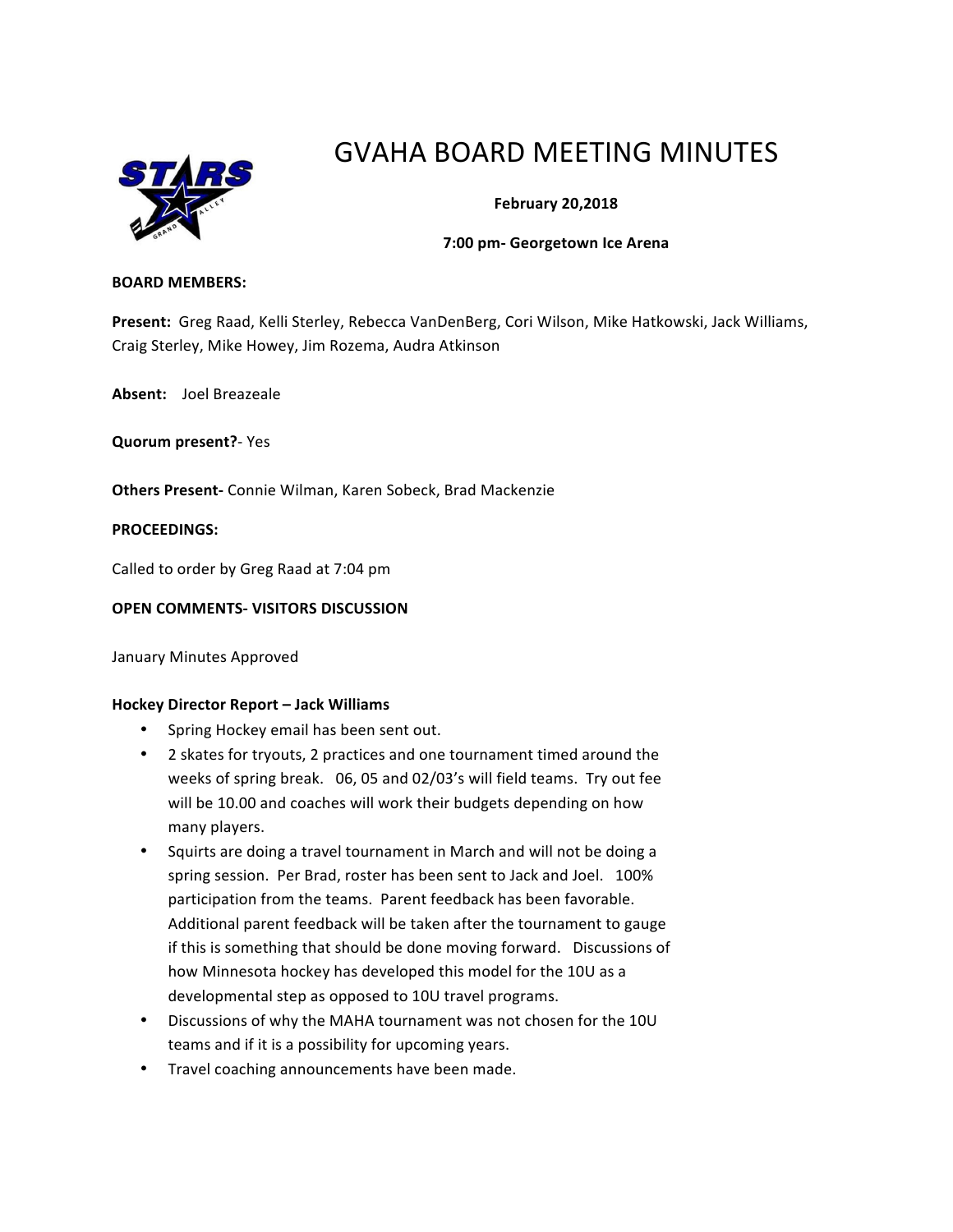- Checking camps will be scheduled this summer. 2 to 3 days each. One in the beginning of summer and one towards the beginning of the season.
- House fees will stay the same as last year. Discussions of possibility of paid in full discount if payed by the time league play begins in October. Mike and Jack will propose what the discount is. Discussions of sibling discounts if all kids are house. Discussions of possibility of new member discount.
- Jim discussed an article that came out about "how to be a good hockey parent" that could be sent to the organization. Rebecca agreed to send.
- Year end party  $-3/24$  Family skate (4:00-5:00) and Coaches game (6:00-7:00). Greg proposed 10.00 per player. Team Managers will collect RSVP number for how many family members (including gluten free). 10.00 includes 3 free stick and puck card and food for the family. Mike will work with BC.

# **Treasurer's Report – Greg Raad/Audra Atkinson**

- Duties are being handed off to Audra
- Bills at skate shop have been paid
- Association fees have been reconciled with township
- Only large outstanding expenditure will be the year end party

# **VP Travel Report – Mike Howie**

- Travel tryouts will be 5/7 and 5/8. Discussions of keeping 5/9 open in case a  $3<sup>rd</sup>$  is needed. Smaller tryout jerseys are needed as the program grows. Greg will talk to Jay about pricing. 2 colors needed with numbers.
- Working on Skill Development program this year. Station based edge work. 8-9 skates for approximately 100.00 punch card. 10% off for early signups. Joel as requested 2 sessions – one for 10U and younger and one for 12U and up.

# **VP House Report**

- Expect to have a PeeWee house team and 3 Squirt teams. Will post the availability of a Bantam house team to see if numbers warrant it.
- Mites next year will need managers and need to have discussions on how many games are played.
- Cross Ice should have a manager assigned.
- 2 year jersey package needs to be discussed after tryouts.
- Brad Mackenzie will facilitate a camp in late August.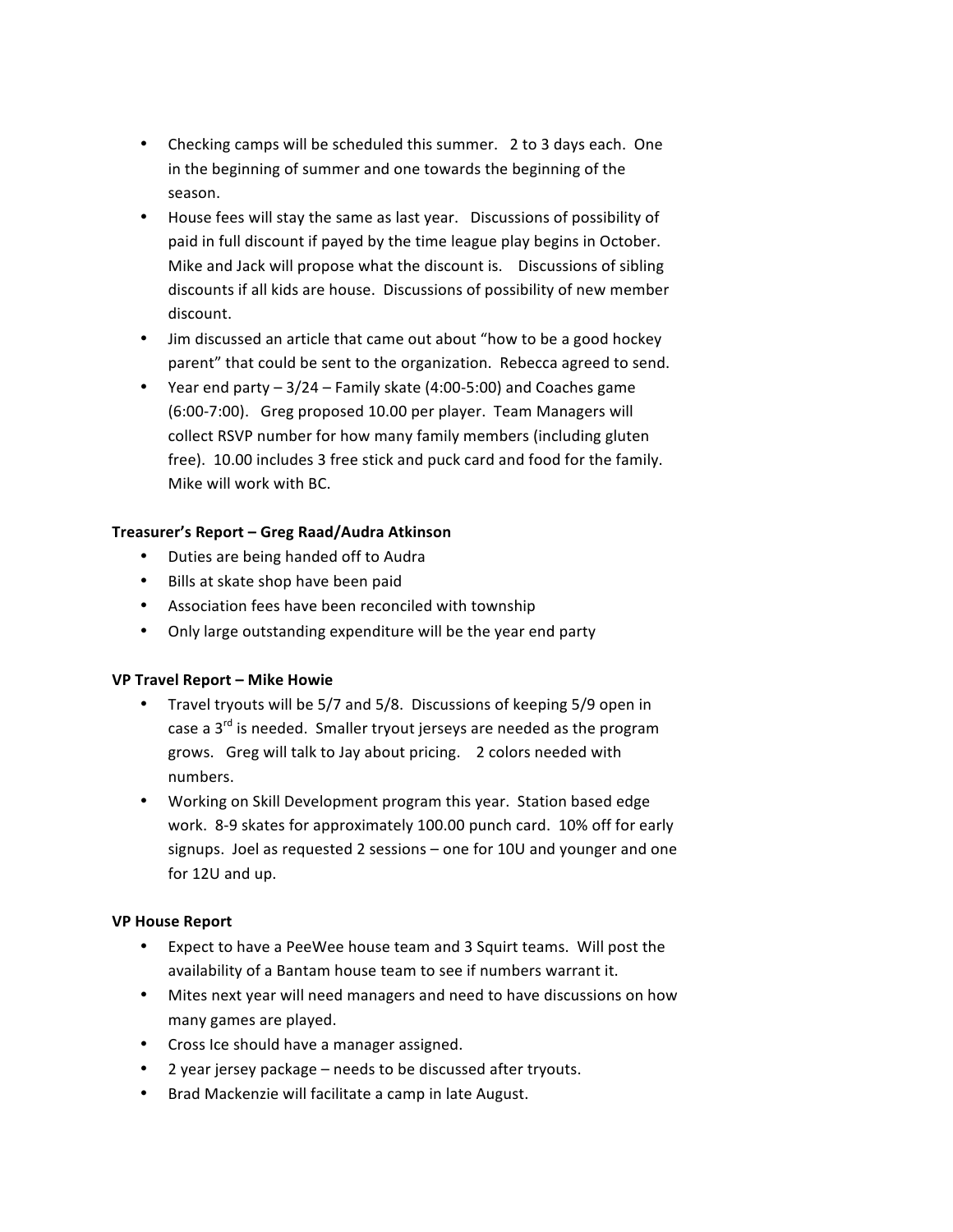• Discussions of the possibility of a Stars Lock In event.

# **Fundraising Report – Kelli Sterley**

- Donate your dollars at Family Fair has started. Turn in Family Fare receipts and the association will be donated. Box at rink.
- 4 new Scrip members.

## **Communications Report – Rebecca VanDenBerg**

• In busy time for announcements and emails

### **Township Representative - Mike Hatkowski**

- Mike will work with Jack and Joel to get camp dates set
- Hudsonville Camp is last week of June

### **MAHA Rep Report – Craig Sterley**

- Safesport program has been re-worked. 3 modules and completion certificate
- Rosters will be dependent on all coaching certifications
- Coaches need certifications completed before Sprint Hockey
- Next meeting is 3/16 in Kalamazoo

# **President Report – Greg Raad**

- Upcoming Elections communication needed. New board is seated on 4/1. Travel and House VP, Secretary and Fundraising terms are up.
- Discussions of Annual Meeting in bylaws. Voted to waive the annual meeting and notify the membership. Discussions of an annual report being created.
- Year end coaching survey and evaluation survey will go out to everyone by  $3/1$ .
- Transition from Mites to Squirt meeting to ease that transition.
- Bylaws discussion Regular members (parents), Player members and supporting members (do not have a player but support the association) need to be voted on.
- Bylaws state that each age group should have a representative to represent their group to the board by attending the meetings.
- Standing commitees can be approved as needed and do not need to all be board members (party planning committees, etc)
- Operational guidelines need to be gone through and approved/updated.
- Potential by-law change to add Chairman of the Board that would overlap years to exchange knowledge.